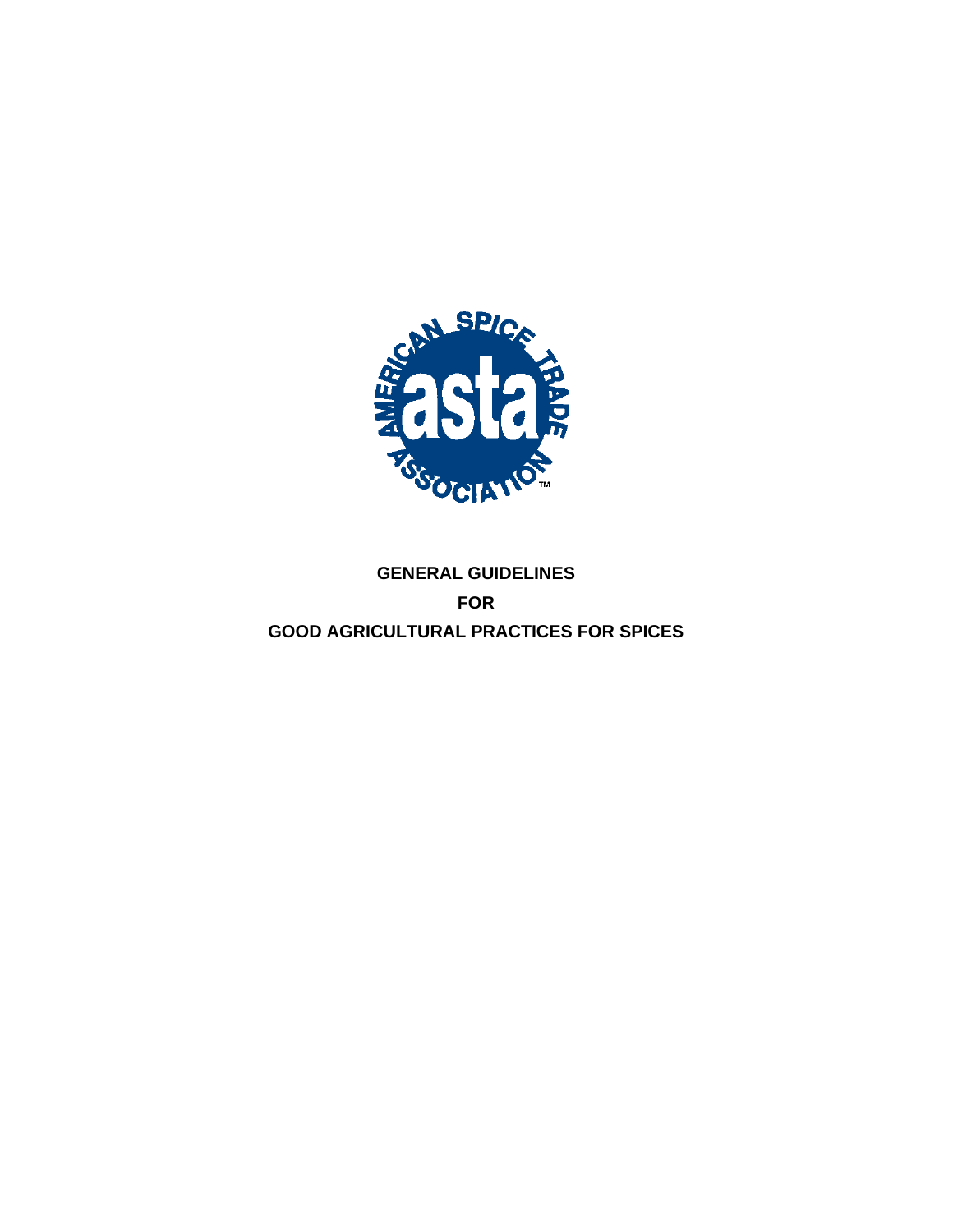Acknowledgements

The original IOSTA GAP Guide was produced with the support of members of the International Organisation of Spice Trade Associations:

- International Pepper Community
- The Spices Board of India
- The Spice Council of Sri Lanka
- International General Produce Association
- European Spice Association
- American Spice Trade Association
- World Spice Organization

The growing and harvesting of spices is a complex matter and is dependent upon the local conditions, whether they are differing climatic conditions, soil conditions, varieties available and the agricultural practices followed. There are a number of spice specific guides that give advice on the growing and harvesting of spices.

The guide was updated in 2016 by ASTA to take into consideration the new science available to date, to incorporate the principles of Hazard Analysis Risk based Preventative Controls (HARPC) and to incorporate the requirements of the new Food Safety Modernization Act (FSMA), thus making this version more focused on compliance with U.S. law.

#### **DISCLAIMER**

The American Spice Trade Association (ASTA) provides this document solely to assist spice companies in addressing issues associated with trading in clean, safe spices. This guide is not directive in nature and compliance with it is solely at the discretion of the user. ASTA does not provide any warranties of any kind, either express or implied, including but not limited to warranties of merchantability, fitness for a particular purpose, accuracy, design, usage, quality, performance, compatibility, or title. ASTA is not responsible for the use or nonuse of any information presented or discussed in this document. It is the responsibility of each company to verify information presented in this document before acting on it, and to comply with all relevant federal, state, and local laws. ASTA urges users of any of the information presented in this document to consult with appropriate experts before acting on any of the information in it.

> Copyright 2016. The American Spice Trade Association 1101 17th St. NW, Suite 700 Washington DC 20036 astaspice.org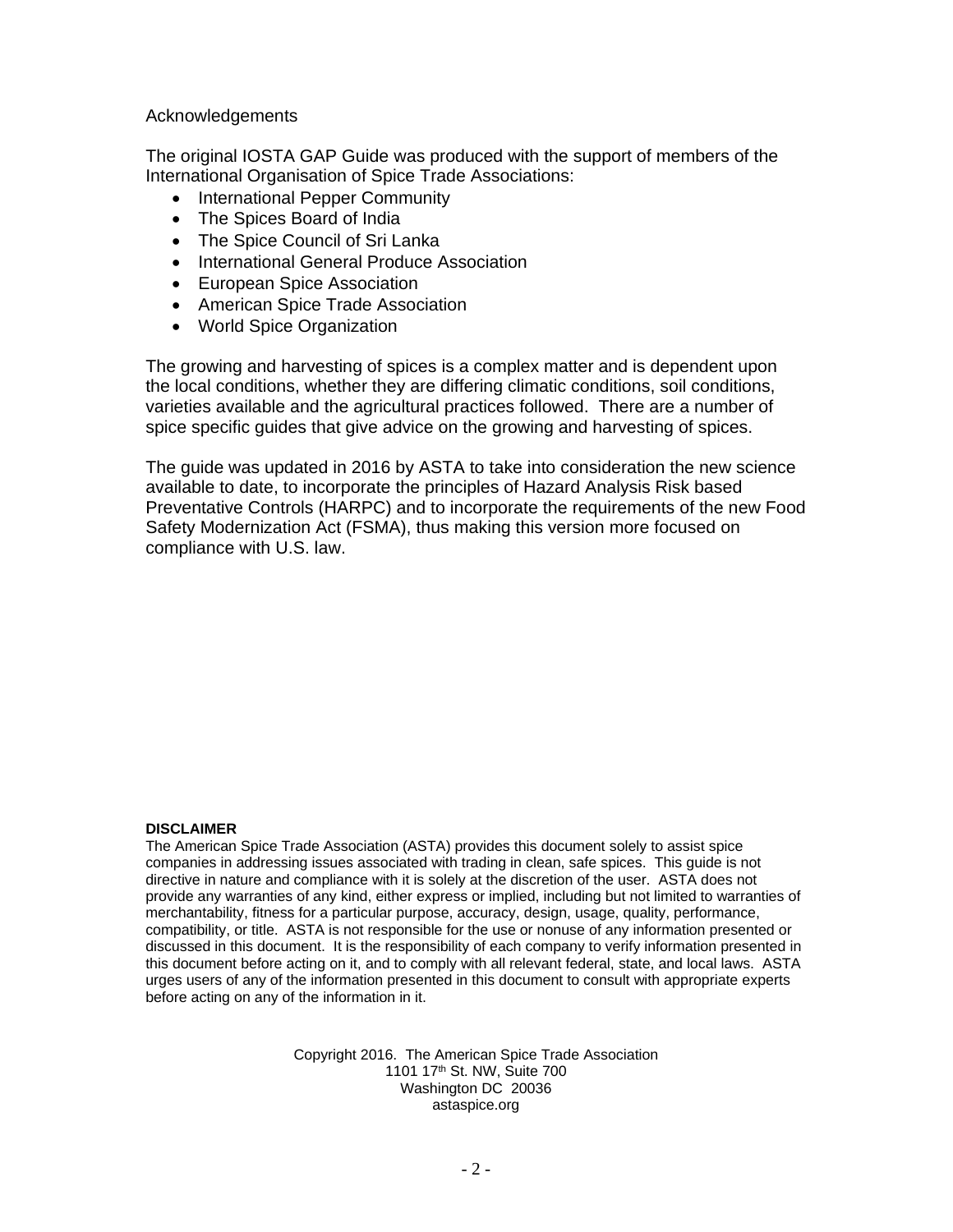## **Table of Contents**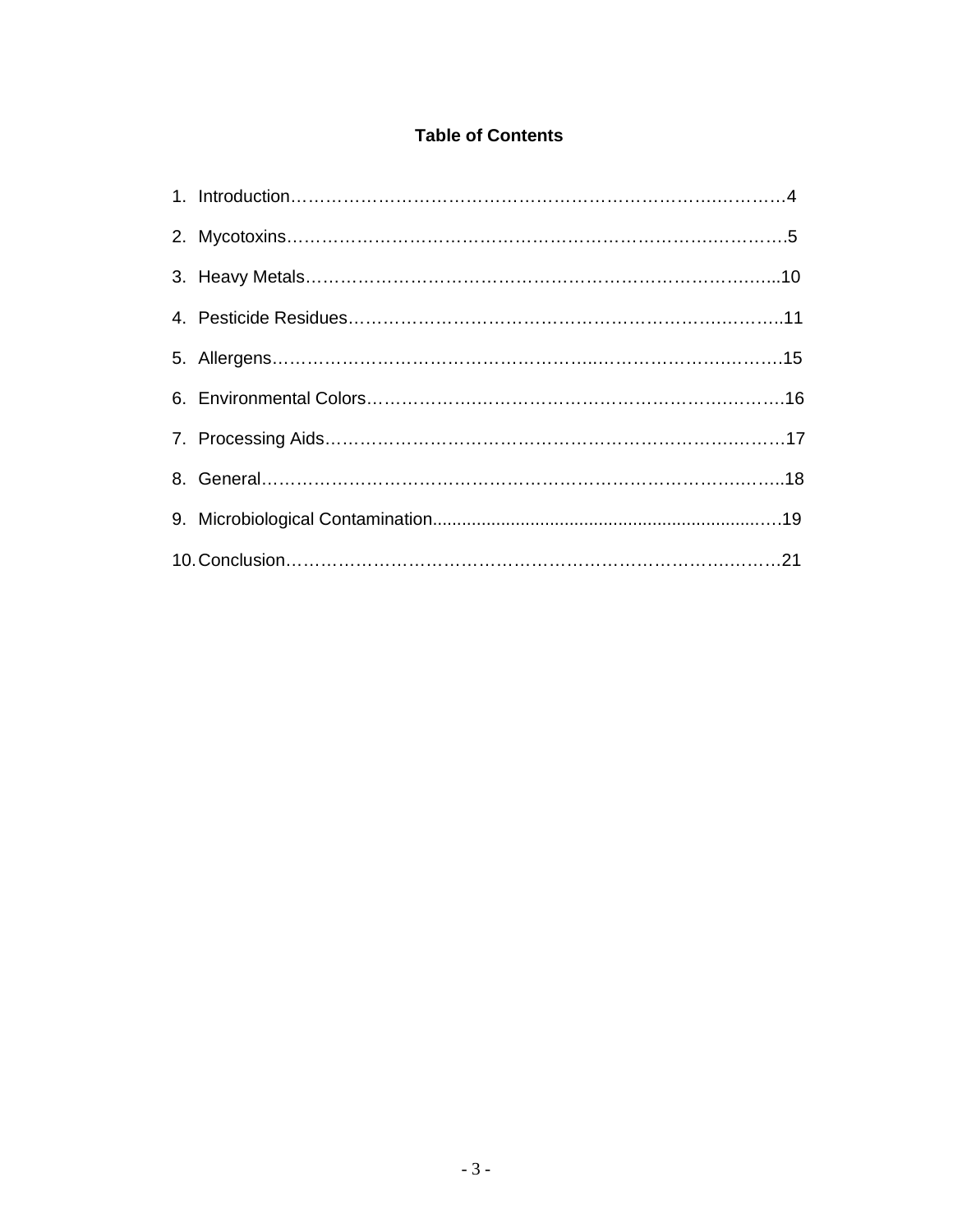## **INTRODUCTION**

Spices are dried seeds, fruits, berries, leaves, roots or bark of plants grown as herbs, shrubs, climbers and trees, used to enhance the flavor of foods. Examples include cumin, chilli, black pepper, oregano, ginger and cinnamon.

Like any other agricultural product, spices may be contaminated by pathogens, naturally occurring toxins such as mycotoxins, agrochemicals such as fertilizers and pesticides, heavy metals and accidental contaminants. Food safety is of considerable significance in this globalized era and the safety of spices depends on maintaining good agricultural and hygienic practices along the food chain during primary production, post-harvest, packing, processing, retail and at the point of consumption.

Reconditioning is carried out throughout the supply chain to remove both foreign and extraneous matter, to improve the microbiological status or to improve the quality. However, it is extremely difficult to recondition spices for contaminants such as heavy metals, mycotoxins and pesticide residues. In such a scenario, the only option is to prevent these potential contaminants from either getting into the product or being formed during post harvest handling.

### **Purpose of the guide**

This guide is intended to aid producers of spices in the prevention of the occurrence of contaminants or to ensure that if present, the levels are acceptable according to food safety and regulatory standards. The purpose of this guide is not to duplicate existing resources, but to produce a document specific to the growing and post harvest handling of spices to ensure that the parameters that cannot be reconditioned are adequately addressed in the countries growing and handling spices. The guide extends a little beyond agricultural practices in recognition that the control of these non-reconditionable aspects does not just stop at the point of harvesting. In addition, allergenic materials, environmental colors and processing aids can also be issues associated with primary processing in an agricultural environment and thus these too are addressed in this guide. This guide is not intended to be used as a reference point for good manufacturing practice (GMP), as this is the subject of a separate and complimentary guide. ASTA has developed a GMP Guide and HACCP Guide which are both available on the ASTA website, and should be used in conjunction with this GAP guide.

### **Importance of GAP**

Good Agricultural Practices or GAP are "practices that need to be applied on farms to ensure food safety during pre-production, production, harvest and post-harvest. In many cases such practices also help protect the environment and safety of workers." They are a collection of principles to apply to farm production and post-production processes, taking into account economic, social and environmental sustainability. The purpose of this guide varies from fulfillment of trade and government regulatory requirements, in particular with regard to food safety and quality, to more specific requirements such as practices to be adopted during post harvest operations.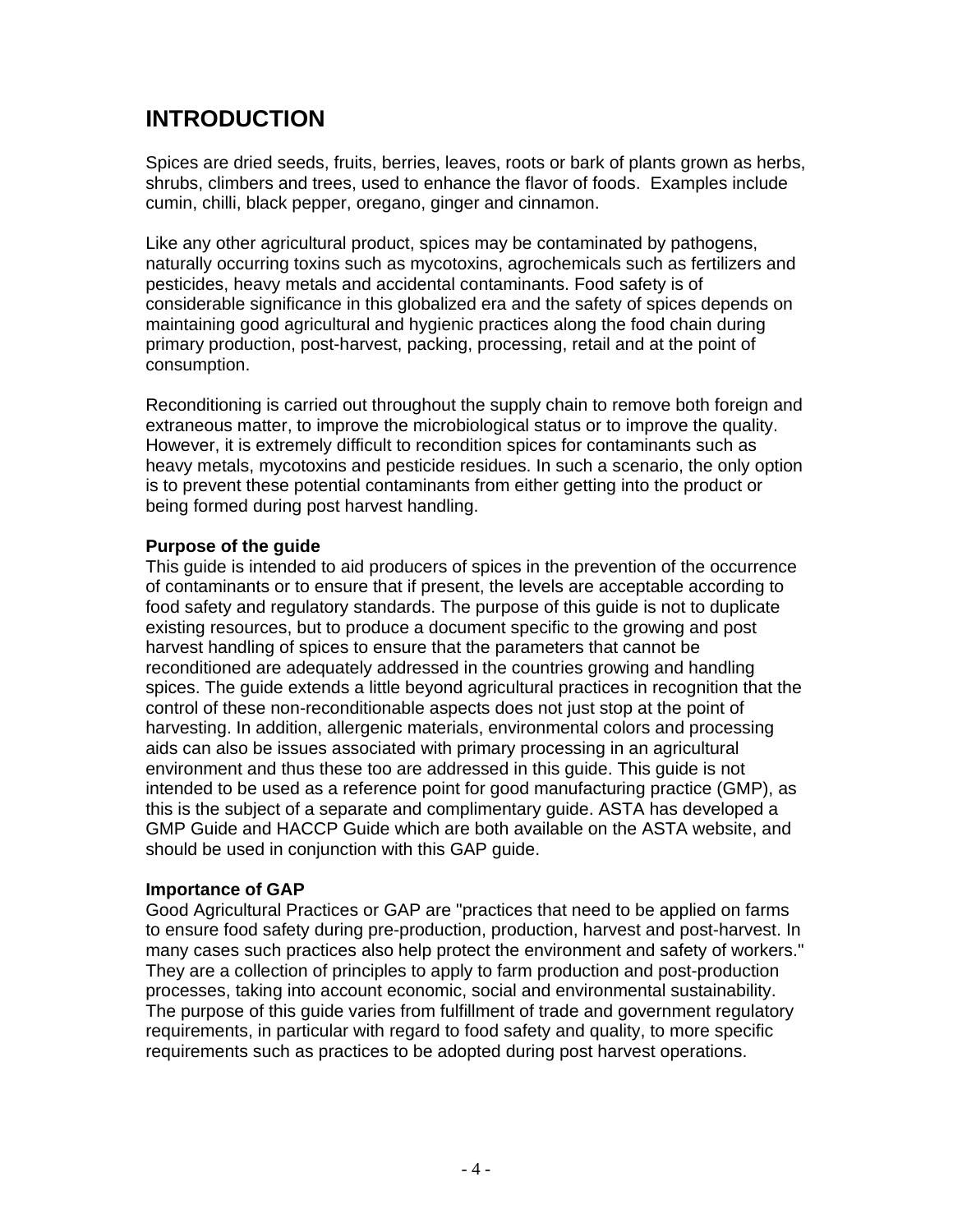# **MYCOTOXINS**

### **Introduction**

Contaminants caused by mold formation can impact the safety of spices as some molds produce toxins that can be harmful to human health. Collectively these are known as mycotoxins. For spices, the two mycotoxins of concern are ochratoxin A (OTA) and aflatoxins as they are potentially carcinogenic. Aflatoxins are produced by molds/fungi of the genus Aspergillus and ochratoxin A is produced by both Aspergillus and Penicillum - hence one of the reasons why OTA can be produced in temperate storage. At present the toxin cannot be removed by further processing nor inhibited by heat treatment.

Ochratoxin A and aflatoxins are found in a variety of food commodities, predominantly fruit and cereals but also sometimes found in spices. Globally, aflatoxin appears to be of most concern.

These molds will typically grow on foods that have been subjected to high temperatures and elevated humidity levels, although OTA can be formed at lower temperatures. Similarly it has been shown that while the initial contamination normally occurs during farm and drying activities, the actual mycotoxin formation may happen throughout the entire supply chain, including transportation, storage and production.

Preventative measures taken by all stakeholders in the supply chain from field to fork are the best way to prevent mold formation and thus enhance spice safety. Authorities in many consuming countries have already set maximum permitted levels for aflatoxins in spices and are currently discussing limits for OTA. The presence of these toxins above the permitted levels will result in the rejection of shipments and subsequent destruction of the contaminated product.

This guide is intended to assist operators throughout the chain to apply Good Agricultural Practices, Good Practices in Transport and Storage and Good Primary Processing Practices to prevent mycotoxin formation.

### **Growing**

In general terms spices will have few mycotoxins problems if the spice is healthy and undamaged. Nevertheless, contact with any obvious sources of fungal contamination (soil, poor quality water and moldy spices) should be minimized to help the spices natural defenses.

#### **Harvesting**

The soil under the plant should be covered with a clean sheet of plastic during picking to avoid fruits getting contaminated by dirt or mixed up with moldy fruits that have fallen prior to harvesting. Fallen fruit and leaves should be removed from the area as they provide growing conditions suitable for molds.

Alternatively, the raw spice that has fallen to the ground should be collected separately, washed, cleaned, dried and evaluated prior to possible inclusion with the main lot.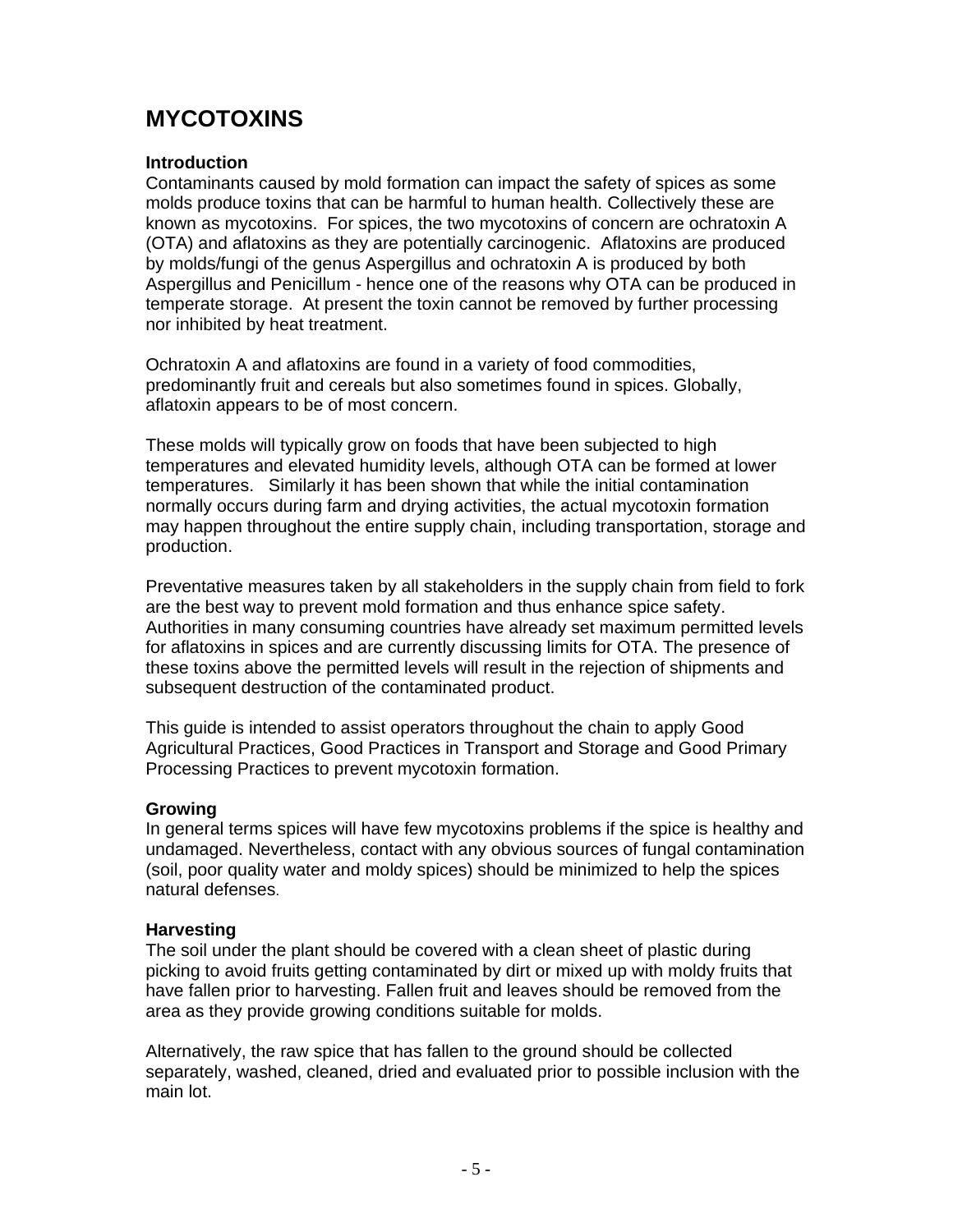Process fresh spices as quickly as possible. Avoid storage of fruits, especially ripe and over-ripe ones, as any period of storage (in a bag or in a pile) increases the likelihood of mold growth. When possible, start drying on the day of harvesting.

Wherever possible, a system for differential harvesting should be applied, so that once products are ripe they are harvested. This ensures good quality and helps prevent mold growth and mycotoxins generating from overripe fruits. This also helps by not overloading the drying operation, and thus fruits can be dried correctly with minimal storage.

### **Wet processing (if applicable)**

Some spices, such as white pepper, ginger and turmeric, often have a wet processing step before the product is dried. Particular attention should be paid to spices once they have been removed from the wash tanks to ensure that the additional water added for processing does not become a vector that encourages microbial growth.

To minimize microbial contamination and the introduction of other contaminants it is essential that any wet processing is done using potable water.

Once the product has been removed from the water, any excess water should be removed as quickly as possible using a clean strainer or other suitable tool. Washed product should not be placed on a drying platform or floor without first draining off the excess water.

If spices are processed in water for several days it is important that the water is changed at suitable intervals to ensure that it remains in good condition.

### **Sun Drying**

Do not dry on bare soil. Use trays, tarpaulins, bamboo mats or drying yards and make sure that these are clean prior to use, as it is known that mold spores from previous use or from the atmosphere could re-contaminate product during drying.

Techniques for cleaning and drying of drying areas should be taught to the farmers by the local authorities.

It is important to ensure that the drying surface allows for water to run away from the product so that spices do not sit in small puddles of water during drying. For example, if a clean tarpaulin is used farmers should make sure that it is placed on a slightly sloping surface without any indentations on the surface.

The layer of drying fruits or leaves should not be more than 4 cm thick, otherwise the material in the center of the layer gets too warm and wet and has little ventilation. This can create ideal growing conditions for molds.

Drying fruits or leaves must be raked regularly (5-10 times per day).

Protect fruits during drying from rain and night dew and make sure that fruit does not get wet again during storage periods.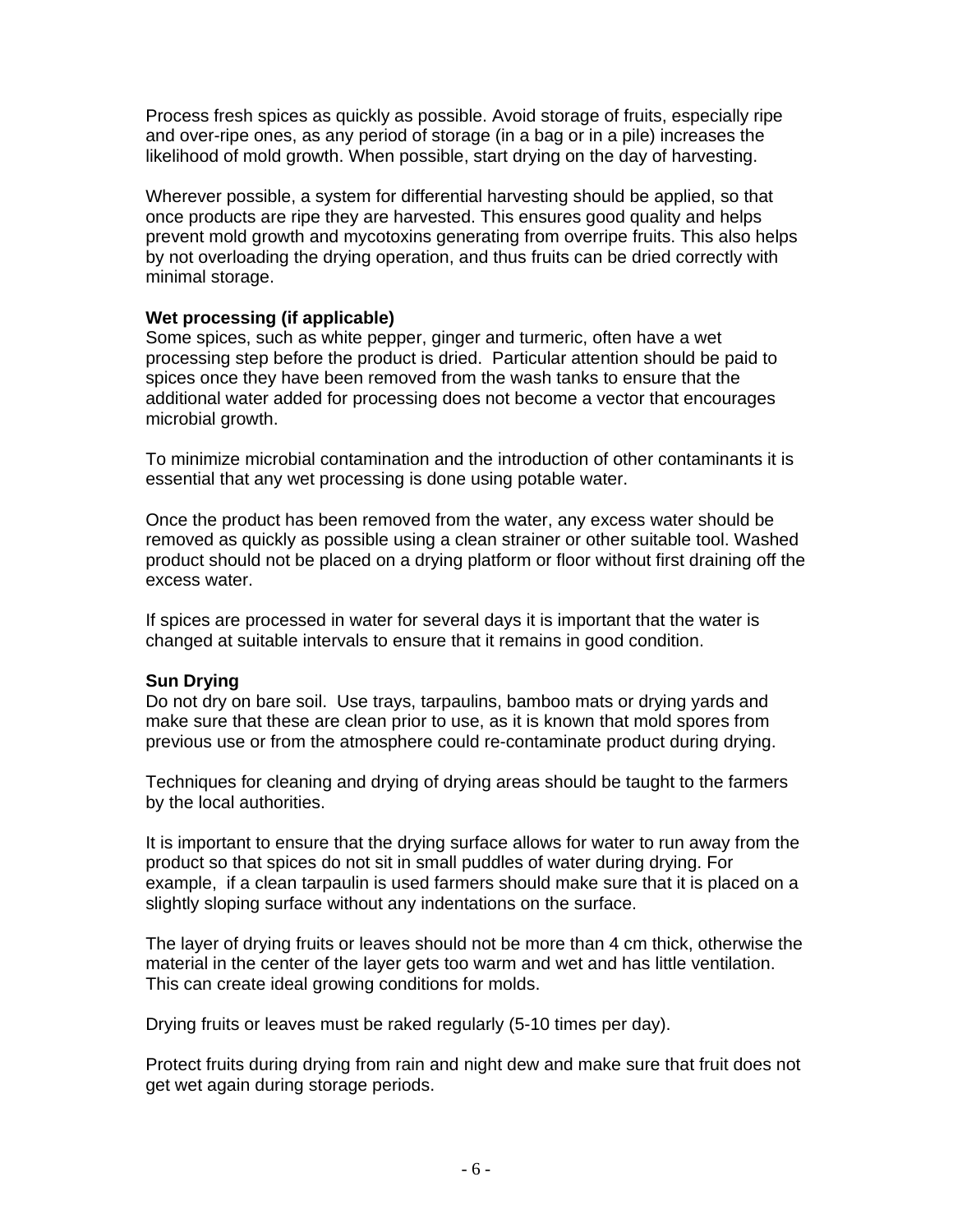Drying areas should be raised from the ground to prevent pest ingress and the potential effect this could have on mycotoxins generation and other issues.

The drying area should be constructed of a material that will not contaminate the spices in question and is easy to clean.

Pathways should be made in the drying area to prevent anyone from walking on the crop, as this can damage the fruits and allows mold growth to occur.

### **Controlled drying**

To give better quality, reduced bacterial loads and ensure less risk of mycotoxin growth, a system of controlled drying can be employed.

Solar drying is one method, where crops are protected in polythene tunnels and the temperature is controlled through the use of air movement. Such tunnels should be designed so that the risk of condensation falling onto the drying crop is eliminated.

Hot air drying can also be employed and care should be taken to ensure that there is no risk of fumes from the fuel coming into contact with the product. This is best achieved through the use of a heat exchanger so that only clean air comes into contact with the product.

A solar heat exchanger can also be used where hot air generated from the sun's rays on a heat exchanger are fed into a unit which contains the spice spread on a fine wire mesh.

As with sun drying the crop should be in thin layers and turned to ensure even drying throughout the lot.

### **Dry Processing**

The site processing plant should be in a dry area, as moist, humid conditions such as those found on swampy land encourage the growth of mold.

There should be separation between raw material receipt, cleaning, washing, processing and storage to prevent any cross-contamination.

Dispose of waste from wet processing, such as the washing and peeling of ginger, away from clean dry spices. Ensure that the area where this waste material is taken is controlled through the regular removal and washing of the area to ensure that there is no risk from mold generation.

Keep equipment and facilities clean. Remove any debris prior to using and make sure the equipment is dry before use.

Use clean dry bags for storing and transporting dry, cleaned spices and keep dried spices away from any damp material or areas.

Processing should achieve a uniform moisture content that is as low as feasible and certainly not higher than 12.0% using ISO 6673 as the measuring method or using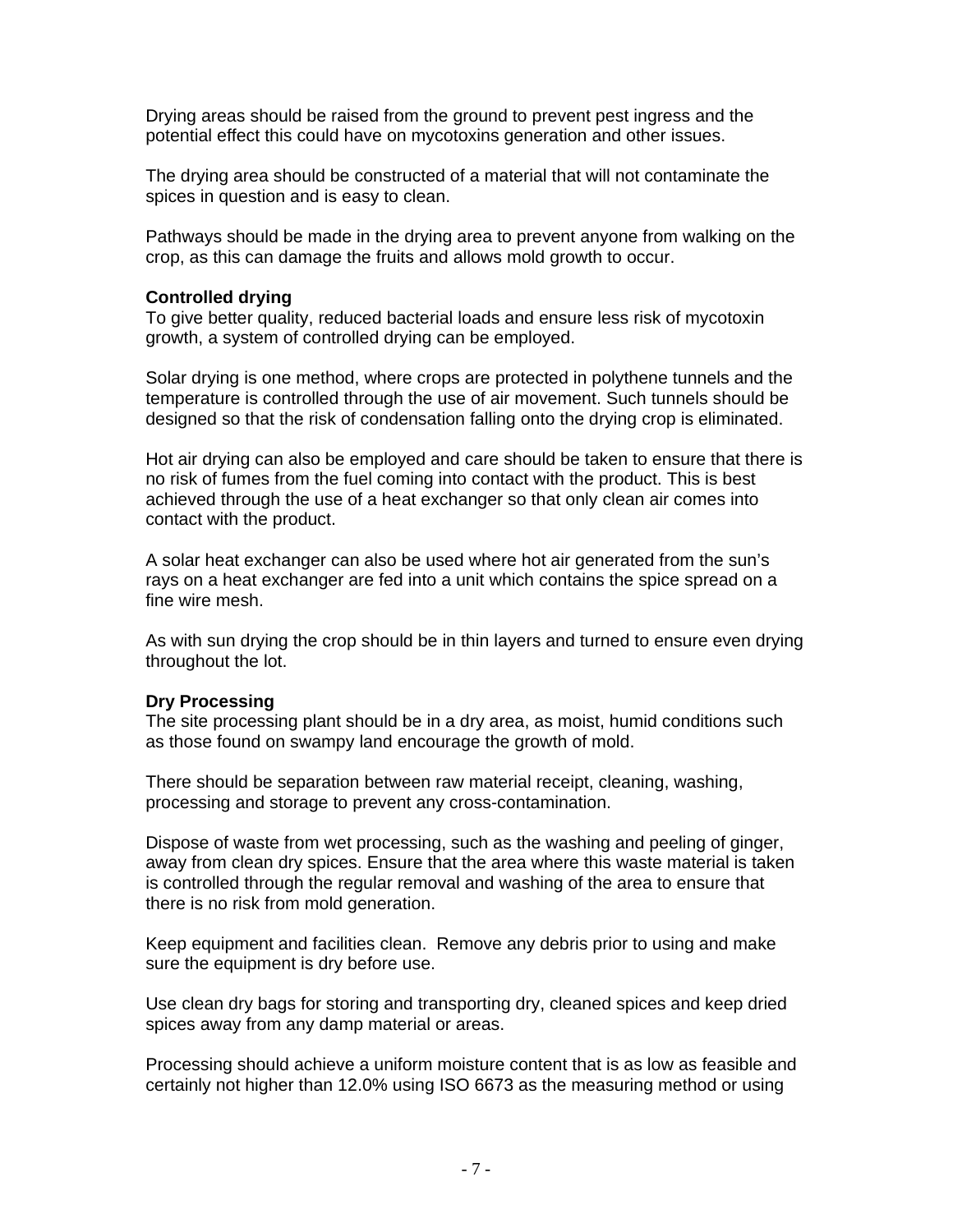equipment calibrated to the same standard. Other comparable methods, such as AOAC, may also be used for this analysis.

### **Storage and Transportation**

Temperature and humidity are key factors to control during storage and transportation to prevent formation of molds and hence the possible development of mycotoxins.

Product should be stored in good, well-maintained warehouses that do not allow the ingress of water through leaks in the roof, walls, under doors, or through open windows.

It is also important to ensure that product is stored off the floor and away from the walls so that any potential condensation does not rewet the product. In addition there should be good air movement through the warehouse to prevent sweating and mold formation.

Temperatures within large warehouses can achieve levels ideal for mold growth, particularly towards the roof, thus suitable ventilation should be provided to ensure that both temperature and humidity are correctly managed.

When product is moved into or out of the warehouse, ensure it is protected from rain during transportation.

Make regular checks to ensure that the truck is covered and that there are no rips in the covers and no leaks on the undersides of trucks which would allow water from the road to get into the truck. A simple check from the inside can be done by closing all doors and looking for holes where daylight is visible.

Trucks must be clean, dry and odor-free. This also prevents cross-contamination from previously transported products (see allergens).

Do not load and unload trucks when the product may be exposed to rain. Provide shelter so that the spice does not get wet during this operation.

### **Containers**

Do not use damaged containers. Ensure there are no water leaks. Rust spots on the roof and sides of containers can be an indication of leakage. Check from the inside during daylight hours by closing all doors and looking for holes and undesirable smells.

Ensure that the containers have not been previously used for dangerous and hazardous cargos according to the criteria set by International Maritime Organization (IMCO). These are cargos such as solid or liquid chemicals and other materials, gases and products for and of the oil refinery industry, and waste chemicals and other cargos which have a damaging effect on foodstuffs.

Make transit times as short as possible and avoid long stops to ensure that excessive heat does not build up within the container. In particular do not load any container too soon as it could get very warm awaiting shipment.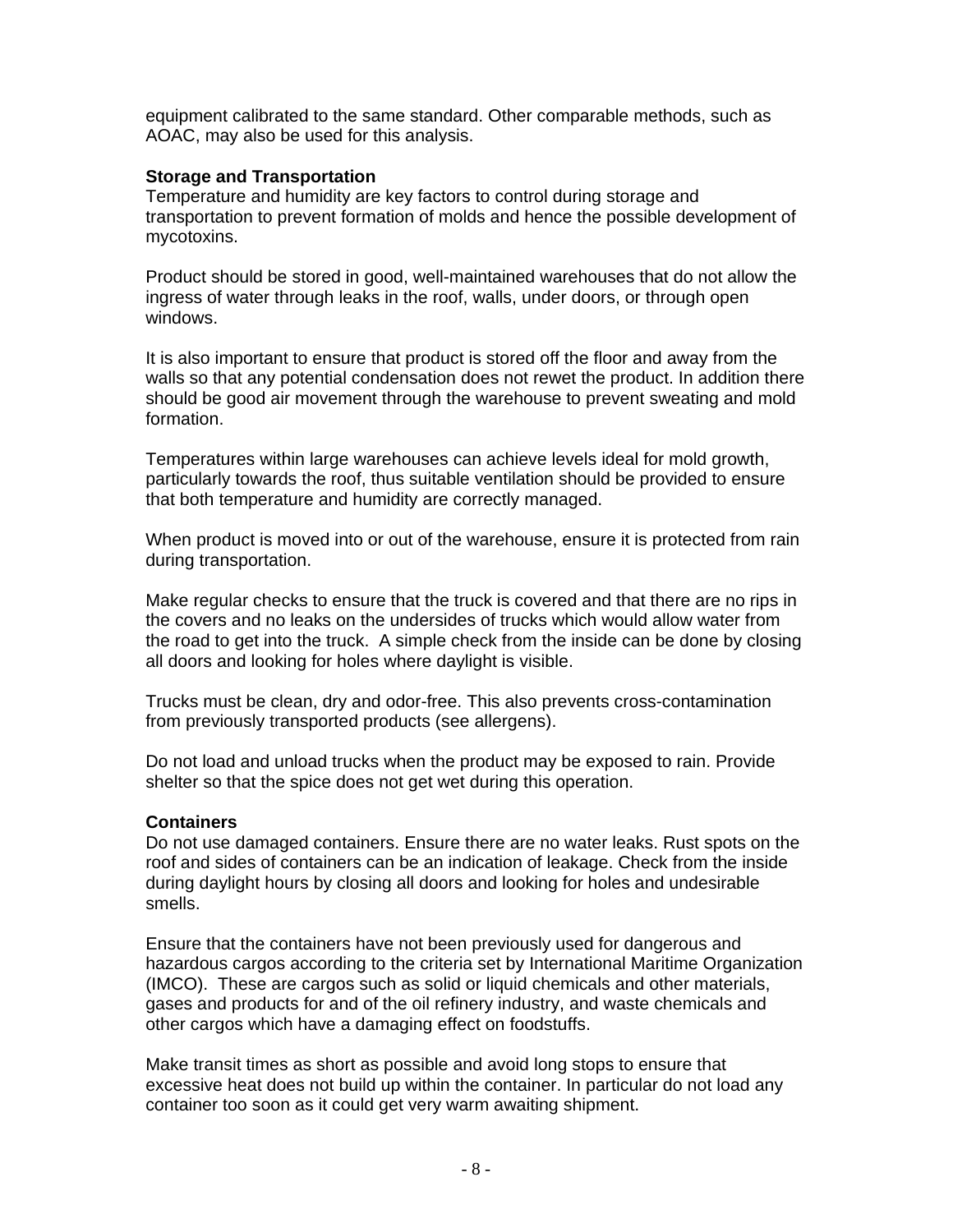It is preferable to use a shaded area or put another container on top to help to minimize the temperature increase within the container. The roof of an unprotected container can reach temperatures of over 80°C. The subsequent cooling off during the night results in condensation on the internal walls.

### **Stuffing and shipping**

Make sure that pallets or wooden floors of containers are dry. Spices absorb moisture quickly if the bags get wet and as a result the moisture content increases considerably.

Lining a container using cardboard, (single-side corrugated and waxed on the inside) has proven to be the best protection against condensation for bags in containers. Kraft paper has also been used successfully. Control that the lining is properly fastened, particularly in the ceiling so that the lining will not fall down and settle on the top bags.

When stuffing the container with bags or bulk, keep spices away from the roof. Bags should preferably be placed on a layer of pallets to avoid contact with the floor where condensation from the ceiling and walls could be a risk.

If available, fully ventilated containers are preferable for spices in bags, especially if shipped from a high humidity origin. Alternatively the standard dry container with added paper/cardboard protection (top, sides and doors) is acceptable.

Ventilation holes in the container are to be kept clear. Do not cover with tape.

Absorbent 'poles' or boxes filled with calcium chloride absorb around 100% of their own weight in moisture and may be used for added protection if parties so agree. The number of bags used should be recorded on the documentation so that when unloaded, they can all be accounted for. It is important that care be taken not to damage these dry-bags and any spillages should be cleaned up immediately.

Enough top space between bags and the roof is important. Use the saddle stow method, which minimizes side contact and maximizes airflow between the bags.

The storage, transportation and shipping advice in this section is also applicable to all other sections of this document.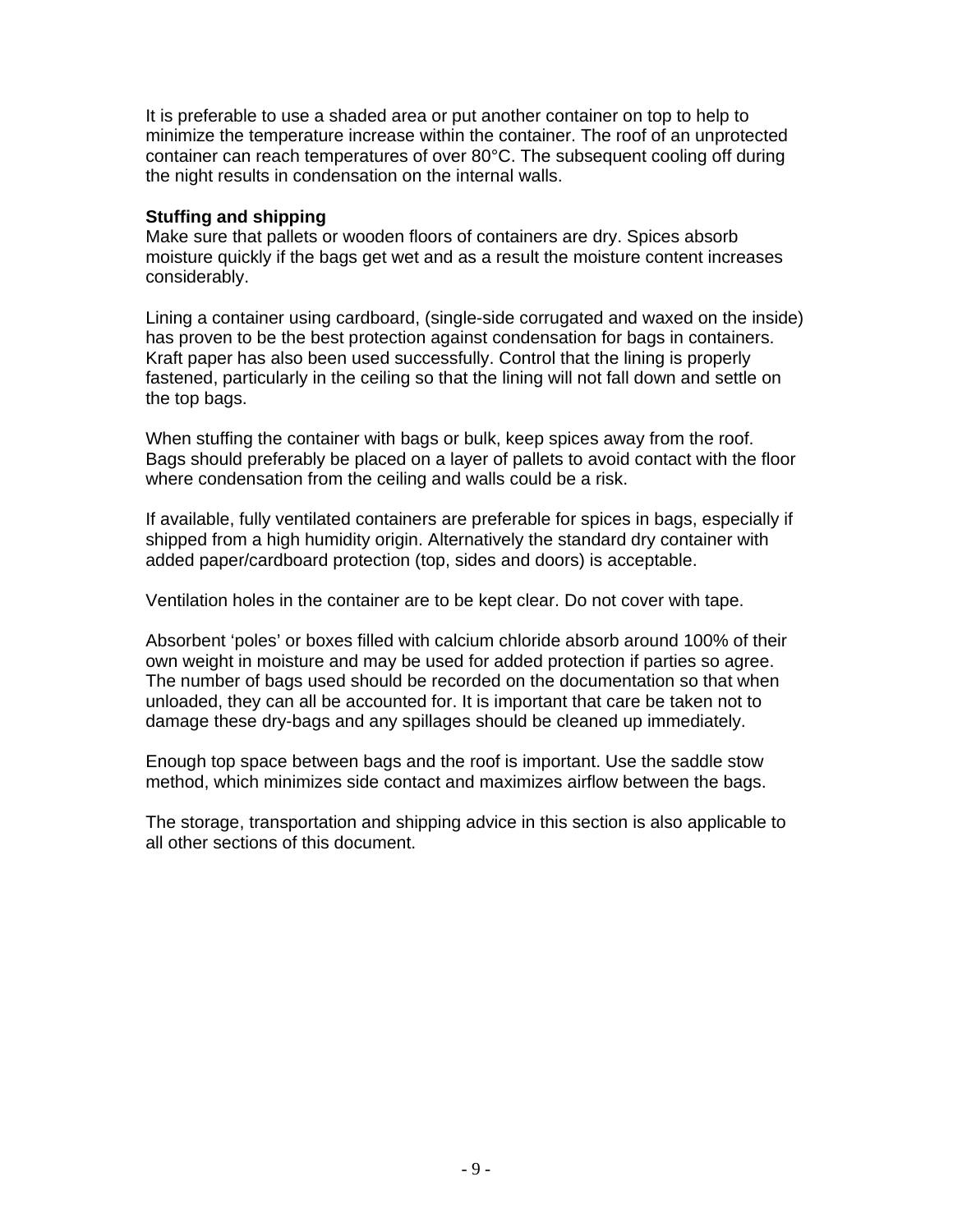# **HEAVY METALS**

### **Introduction**

Heavy metals are chemicals that are known to be toxic to humans and are often impossible for the human body to metabolize. Therefore, their presence needs to be controlled, and should not exceed limits that have been set in regulation, to prevent a build up in the body over a period of time.

Within the spice industry a number of potential heavy metal problems exist and while their presence is not currently considered to be a major problem, this guide offers advice to ensure that their presence in spices is prevented.

Typical heavy metals found in spices are lead, cadmium, zinc, tin, arsenic and copper.

#### **Minimize Exposure to Potential Sources**

Spices should not be grown in areas that are known to have the potential risk from heavy metals. Area close to large industrial areas should be avoided.

Consideration must be given to irrigation water and any upstream activity, such as heavy industry or mining operations should be closely monitored.

Irrigation water should be tested annually for heavy metal contamination.

The disposal of batteries, whether car or portable device batteries, should not be done near any spice growing or processing area. Batteries need to be disposed of correctly to ensure that they do not decay and contaminate growing areas.

Any container that is used for transporting or storing spices must be of a suitable food grade material to prevent any risk of heavy metal contamination.

A soil monitoring program should be established to ensure that any naturally occurring heavy metals, for example from natural ores present in the soil, do not become a potential problem for the spices. This is particularly important for spices where ore is processed locally and has the potential to contaminate the local water supply.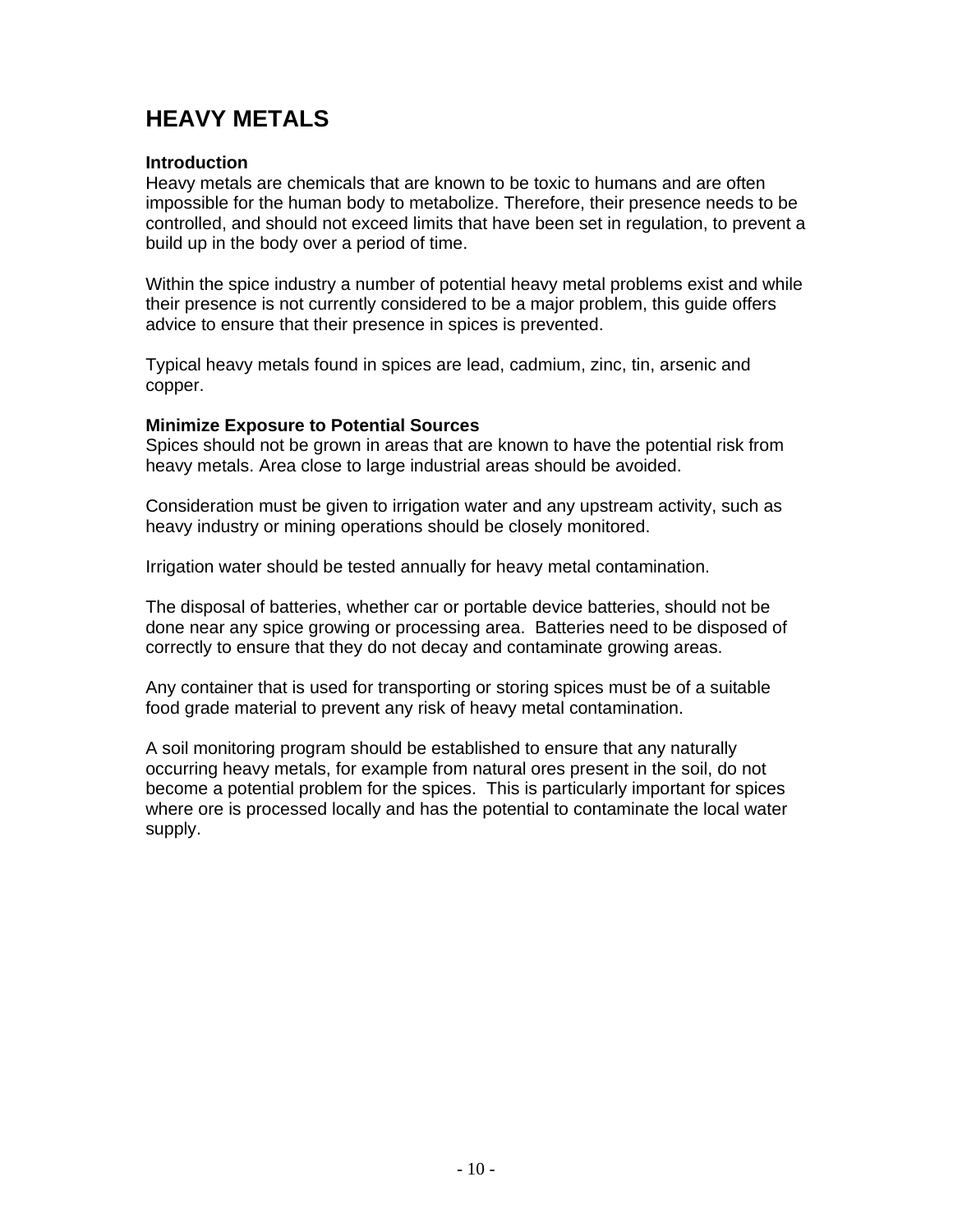# **PESTICIDE RESIDUES**

### **Introduction**

The use of pesticides and other plant protection chemicals is often a key requirement in ensuring that products are produced in an economic manner and are supplied to the market free from pest damage. As our understanding about the effect of pesticide residues on the human population increases it is now key that any potential residues present are controlled, to both demonstrate good agricultural practices and protect the well being of the consumer.

### **Integrated Pest Management (IPM)**

The principle of integrated pest management is to have a systematic approach to the use of plant protection chemicals so that their residues do not become a problem.

IPM uses methods and disciplines that take care to minimize environmental impact and risks and optimize benefits. It is a systems approach to pest management that utilizes decision-making procedures based on either quantitative or qualitative observations of the pest problem and the related host or habitat.

A key concept in IPM programs is the application of decision-making processes to determine whether a chemical pesticide or other action is needed or not. Such decisions depend on evaluation of the pest problem often in a quantitative manner.

IPM systems, such as insect sticky boards, trap crops, perimeter barriers, deterrent crops, predator pests, and natural or organically approved materials are encouraged and should always be used before any chemical intervention.

In the evaluation of agricultural crop pests, the point at which the economic benefit of pesticide use exceeds the cost of treatment is commonly referred to as the economic threshold. Academic definitions of the threshold concept may vary from discipline to discipline. Another term commonly accepted is action threshold, which is commonly applied to a set of conditions where action is warranted and may be based more on practical experience and judgment than on refined mathematical models relating biological and economic parameters.

Since IPM decision-making depends on field observations, the role of the pest scout, pest management advisor, or field biologist has emerged. Although do-it-yourself field observations may be widely practiced, most IPM programs require a person in the field to collect relevant information on the pest populations in question and related parameters concerning the crop or host habitat.

Restricting the use of plant protection chemicals decreases the chance of pests becoming tolerant to those chemicals and also has the benefit of achieving higher quality products, with less risk of rejection at the port of entry.

If fertilizers are used, it is essential that they are from a reputable supplier. It is best practice to use a small amount of fertilizer regularly. If too much fertilizer is used at one time there is the risk of a growth spurt, which can weaken the wall structure of the plant and make it more susceptible to pest attack.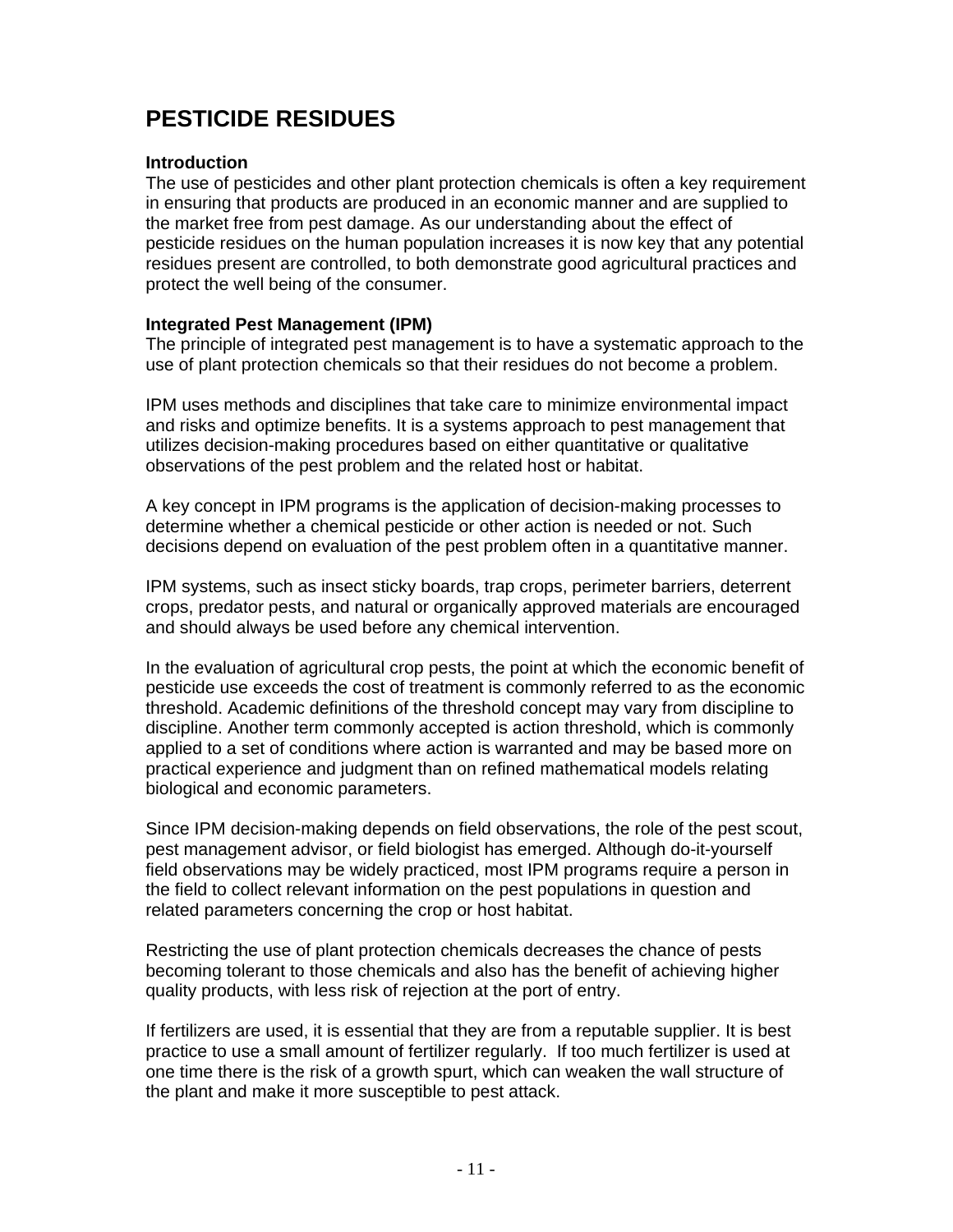### **Growing location**

The location of the growing area should be such that there is no additional risk of pest or disease attack of the plant due to the growing environment. This could be by growing materials away from waste disposal areas or ensuring that they are grown away from other plants which are known to attract high levels of pests or disease.

For any growing area it is important to identify which crops are growing adjacent to that area and also pay particular attention to any crops that are non-food that are sited up wind of the growing area. The wind can carry pesticides applied to non-food crops, such as cotton, resulting in detectable levels of pesticide that are not permitted for a food crop.

Weeds within a growing area not only compete for nutrients but also encourage pests. Before using weed killer chemicals, mechanical removal of the weeds should be undertaken wherever possible.

Weeds can have the additional risk that they are non-food crops and thus can produce toxin chemicals that should not be incorporated into the food crop. The manual removal of these weeds is highly encouraged.

### **Pest monitoring**

The use of trap crops, i.e. those crops that are more attractive to a particular pest than the spice being grown, can have a significant effect in identifying any potential pest before the level of pests become unacceptable. For example, a trap crop of castor can be a very good indicator of potential pest activity within a capsicum growing area as the pests that attack capsicums are more attracted to castor than they are to capsicum. In this scenario, regular inspections of the trap crop help to identify any potential pest problems at an early stage in the process and removal of any affected leaves helps reduce the pest population.

The use of pheromone traps within a growing area helps to reduce the target pest by capturing them and also allows close monitoring of the pest so that when plant protection chemicals are applied, it is done in an appropriate manner.

The use of perimeter crops, growing a band of crop around the spice growing area, helps to prevent pests from gaining physical entry to the spice growing area and can also help reduce wind drift effects and insect attacks.

The use of bird perches within a growing area provides a perch for birds to roost, encouraging them to stay in a particular growing area and eat a proportion of any pests that are present on the crop. Wherever possible these bird perches should be located so that they are not directly above any individual plant, thus reducing the risk of bird excreta on the plant. All bird perches should be removed for a period prior to harvesting for the same reason.

### **Irrigation**

To prevent the spread of disease it is better to use trickle irrigation as this ensures that water supplies are used sparingly and also adds benefit by allowing any plant protection chemicals to be delivered directly to the plant.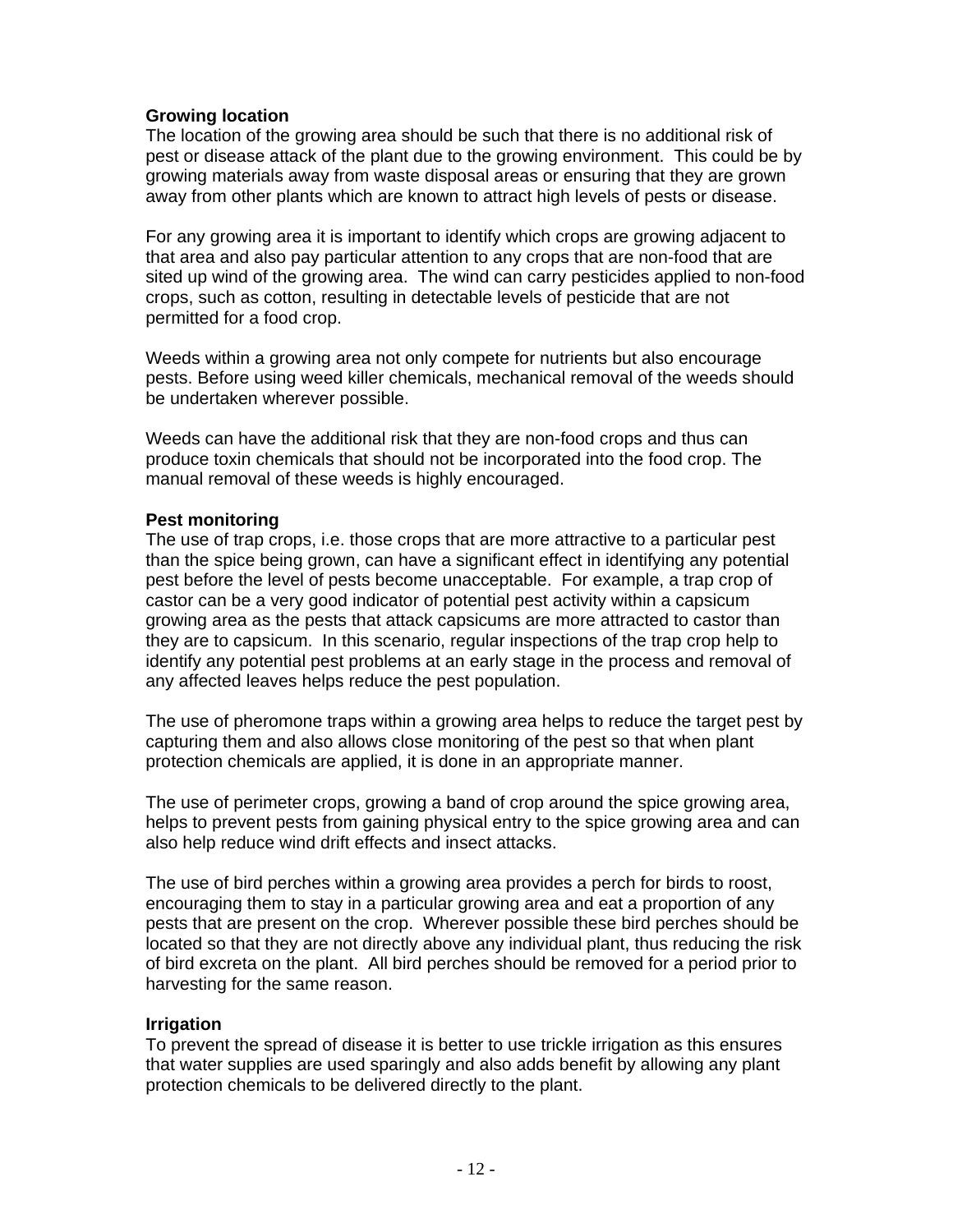Flood irrigation techniques use excessive amounts of water and also increase the risk of spreading disease throughout any particular growing area.

### **Pesticides**

If plant protection chemicals are required, natural systems such as neem should be used whenever possible, as these types of plant protection chemicals are more acceptable to the importing countries.

When synthetic plant protection chemicals are used, it is important that these chemicals are permitted for the crop in question, by the country in which the crop is grown and is also permitted in any country to which the crop will be exported.

Plant protection chemical residues are authorized for specific plants, so you should not assume that if a chemical is allowed for one crop that it is automatically approved for other crops. If in doubt seek advice from your local agricultural office.

It is important that when a plant protection chemical is used, that it is purchased from an authorized dealer who can give assurances that the chemical that they are selling is authentic. PPCs should not be purchased from any other source as the active principles in these chemicals may be at the wrong concentration or could even be prohibited.

Once acceptability of the plant protection chemical has been established, the levels of dose for a crop should be set to determine the dilution to be used and also the number of applications that are permitted.

There should be documentation on the use of plant protection chemicals. This should include trade name, active chemical ingredient, product expiration date, application date, the dilution that has been applied, and the target pest.

Plant protection chemical operatives should be provided with suitable equipment to ensure that they can deliver the plant protection chemical correctly, especially when this is done at field level. In this case the use of measuring cylinders, or measuring caps, as some plant protection chemical manufacturers provide, will ensure that the application level is acceptable and thus residue will be within accepted tolerances.

It is important that the equipment being used for pesticide application is washed thoroughly to ensure that there is no cross-contamination from previous use.

A pesticide holiday, typically a period of 10 to 30 days where pesticides are not applied, will help ensure that any plant protection chemicals used have the opportunity to dissipate throughout the plant prior to harvesting. Note: many plant protection chemicals state on their labels the minimum length of time that should be allowed between the last application of the chemical and the harvest and this advice should always be taken into account.

It is important that pesticide containers, whether pouches or bottles, are disposed of correctly and not left within the growing fields where the application was carried out.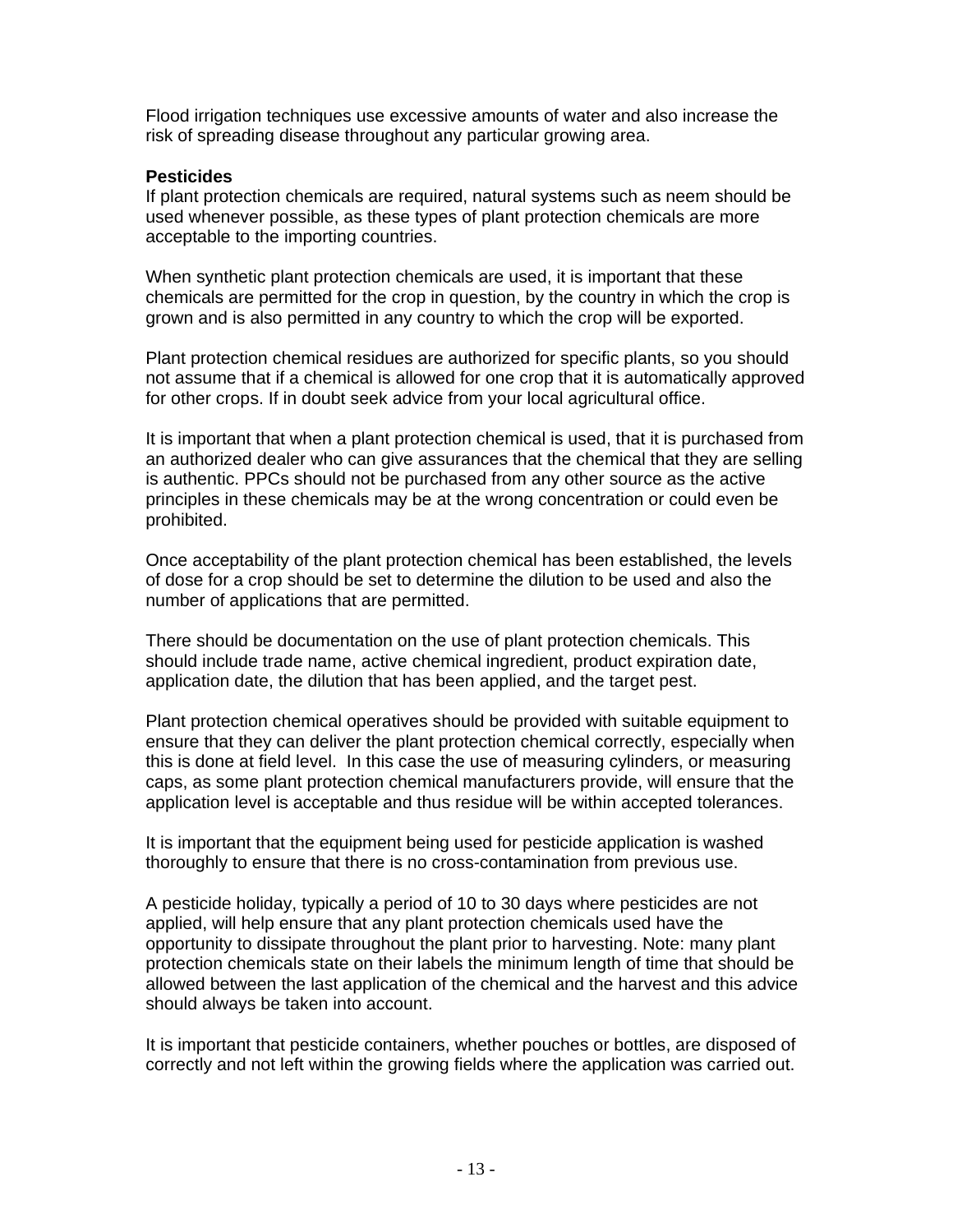It is important that any water used for irrigation is tested to ensure that it is free from pesticide residues from other crop run-off further upstream.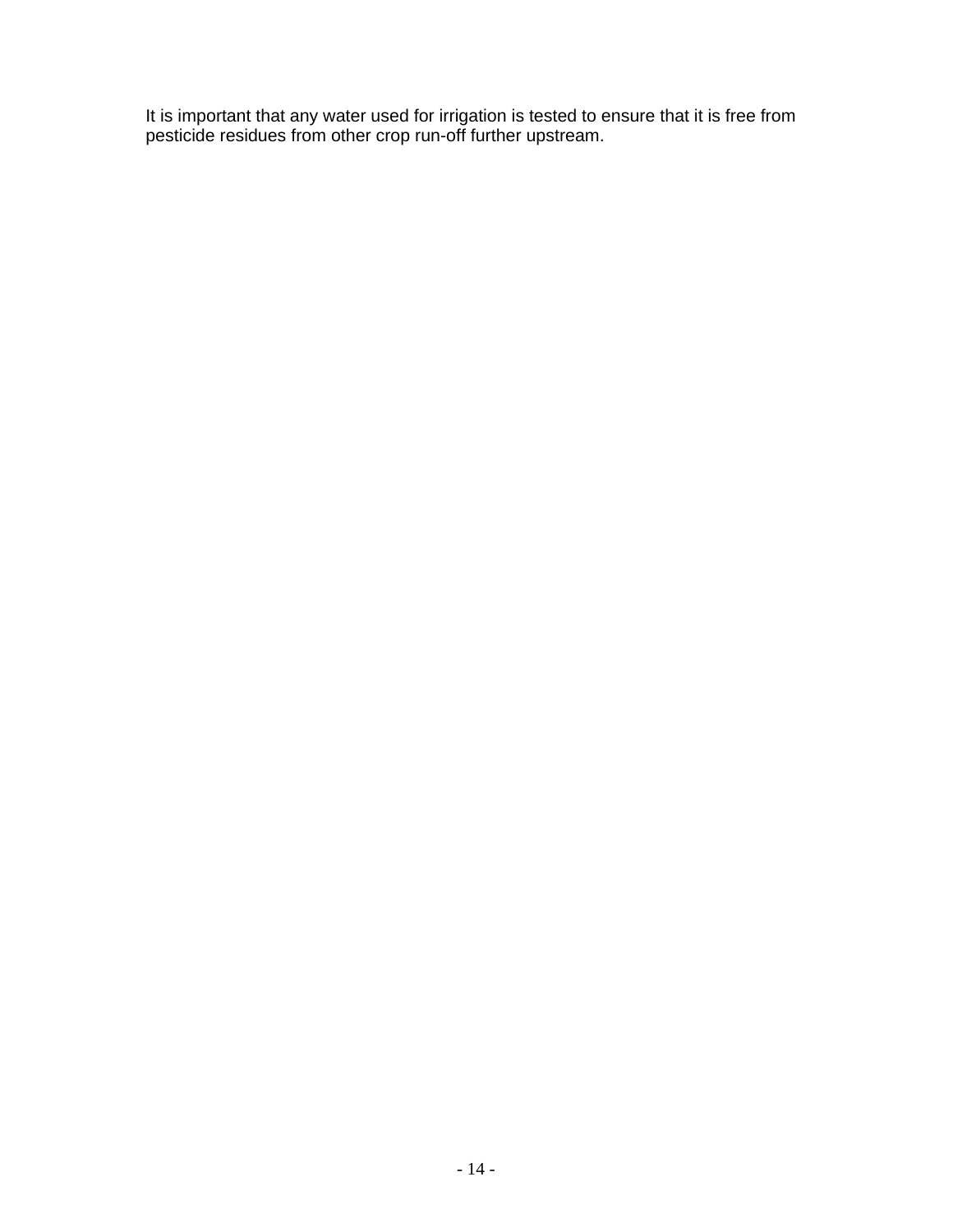# **ALLERGENS**

### **Introduction**

For reasons that are still to be fully understood it is now clear that in some parts of the world more and more people are becoming sensitive to allergens. This sensitization can, in some instances, result in anaphylactic shock with the smallest amount of food ingredient causing this problem. It is therefore particularly important to ensure that spices are protected from potential allergens if they are destined for use on the world market.

The U.S. has named eight major allergens that require labeling: peanuts, tree nuts, fish, shellfish, eggs, milk, soy, and wheat. Other countries have added additional items to their lists of allergens, including sesame and mustard seed.

### **Cross-contamination**

Particular attention should be paid to peanuts as they can pose the highest risks for certain consumers and therefore it is imperative that during the growing, processing, storage and transportation periods that spices are protected to prevent contamination from peanuts.

Care should be taken when rotating crops to ensure that a previous allergenic crop has not left any potential cross-contaminants in the growing area.

It is also important that peanut derivatives, such as ground peanut oil, are not used in any way for the processing of spices or for the lubrication of any spice processing equipment.

Care should be taken while harvesting spice and allergen crops which are grown side by side in the same area. If the harvest is more or less during the same period, a suitable harvest gap should be given among these crops to avoid contamination.

Any on-site storage of materials should ensure that spices are stored in a separate location to any allergens to prevent cross-contamination.

It is now clear that certain consumers have allergic reactions to the presence of sulphur dioxide. Traditionally sulphur has been used within the spice industry, either to improve the visual appearance of spices or as a pest prevention method. The risk associated with sulphur dioxide should be carefully considered within any HACCP study and if material is processed in such a way that sulphur dioxide residues are present, then this should be declared on the packaging and paperwork accompanying the lot.

Careful consideration needs to be given to the transportation of spices, especially from farm to exporter or processing. It is recommended that bags not be reused, however, if they are recycled, it is important that these recycled bags have not previously contained an allergen, such as peanuts.

Care and attention should be taken in any common trading yard, where both allergenic materials and spices are handled, to prevent cross-contamination. A suitable cleaning operation needs to be adopted to ensure this risk is eliminated.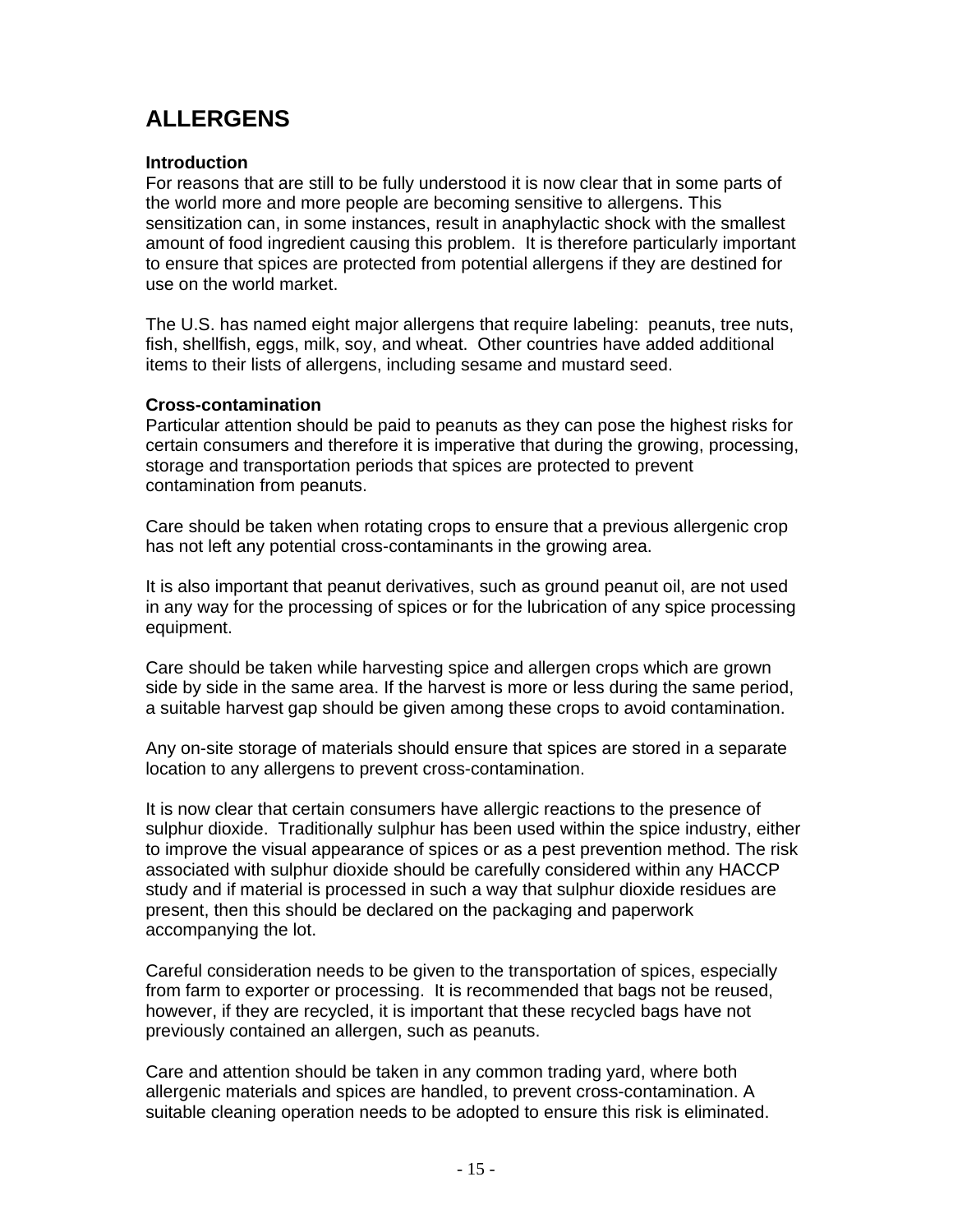# **ENVIRONMENTAL COLORS**

### **Introduction**

It is well-documented in recent years that there has been an occurrence of deliberate adulteration of spices with artificial colors. In some cases these colors were not permitted as food colors and in other case these colors were not declared and thus were deemed to be misleading to the consumer.

The spice industry has developed analytical methods and equipment to ensure these illegal dyes can be detected, even at very low levels which may be due to environmental contamination such as marking inks, colors to assist in applying plant protection products, fuel or dye contaminated water. While it is clear that the intentional use of dyes on spices is not permitted, there are steps that can be taken to prevent the presence of dyes from environmental contamination.

### **Bag markings**

To ensure that spices are not colored when bag markings are used, a food grade dye should be used wherever possible.

Bags that have an open structure, such as jute bags, should not have bag marking made on the jute when the bag is already full of spices. In some cases the liquid dyes can go through the bag and contaminate a small portion of the contents so it is better that the bags are marked prior to filling or are marked using a label or tag.

### **Plant protection chemicals**

When purchasing plant protection chemicals, particular attention should be given to the color of any chemical purchased. Highly colored pesticides have the risk of leaving minor traces of color on the crop, especially if there has been a late application in the growing cycle.

### **Fuel emissions**

The fuel used for transportation and water pump operation is often colored. Consideration should be given to the location of these pumps to ensure that the fuel itself or its exhaust residues do not expose the spices to environmental contamination. In addition, consideration should be given to the location of growing areas to avoid vehicle exhaust emissions becoming a problem if there are high traffic levels next to the growing area.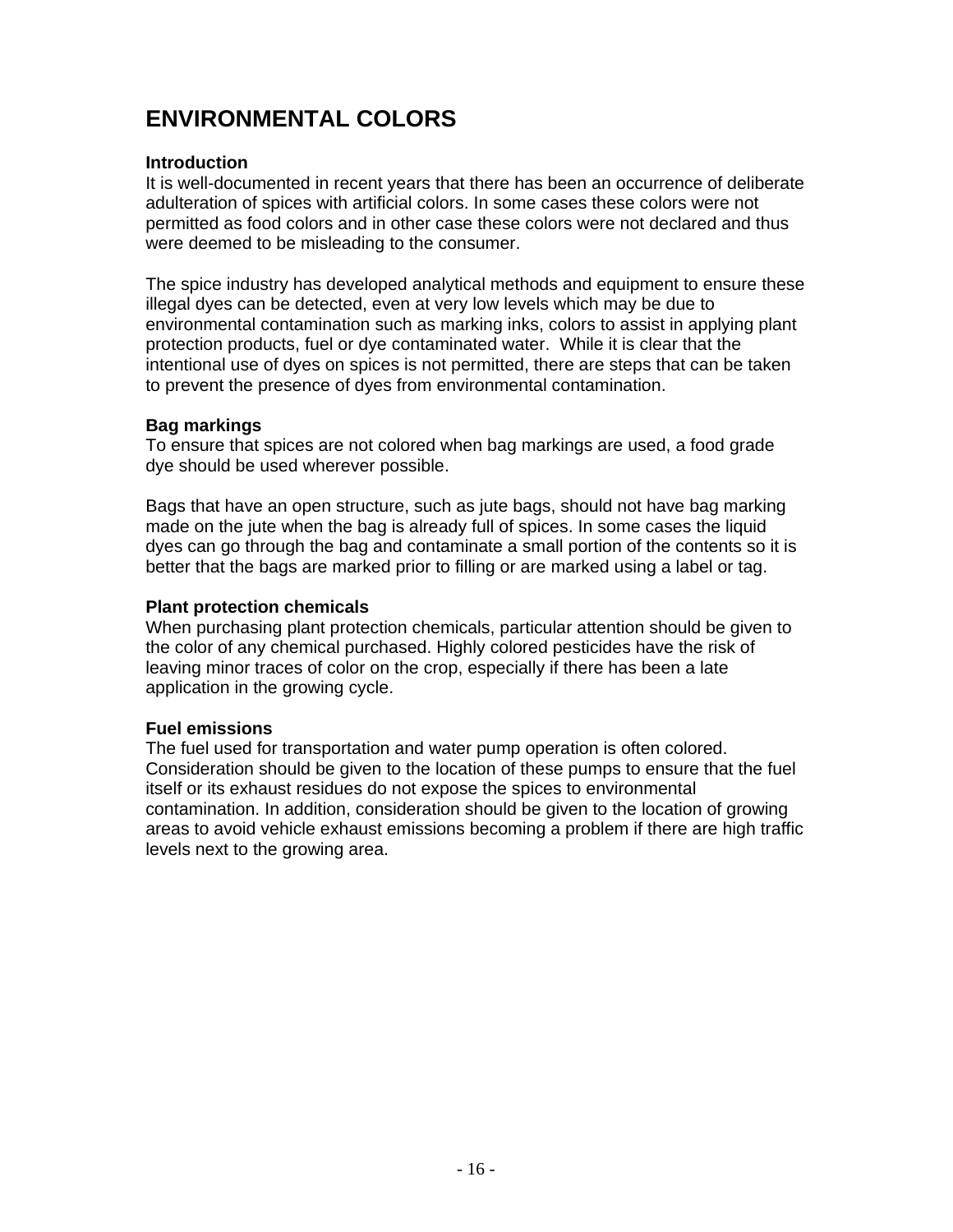# **PROCESSING AIDS**

### **Introduction**

A processing aid is a chemical that is used to help improve the processing of spices with no technological function within the finished spice.

For many years bleached spices, such as ginger and cardamom, have been traded commodities. It is important that any bleaching be declared on the packaging and that the residues of any bleaching conform to international guidelines.

The spice industry has historically used a number of processing aids and it is important that the use be fully justifiable, safe and that the buyer is informed.

Any processing aid must be food safe, approved for use within the country of consumption and declared to the buyer.

### **White pepper**

During the manufacture of white pepper, microbial reduction agents such as Chlorine are used to ensure the quality of the processing water. If agents like this are used then their dose should be controlled to prevent a carry over from the process onto the finished products, and the final product levels should be in accordance with International standards.

When this type of process is used it should be declared to the buyer so that he is aware of this and can make any labeling declaration required.

### **Dressing**

The use of mineral oil to coat the surface of black pepper, paprika or other spices is not permitted. The use of vegetable oil should be declared to the buyer. Peanut oil should not be used because of concerns related to allergens.

### **Jute sacks**

Some suppliers of jute sacks use mineral oil on the jute fibers to make the sewing of the bag easier. This is a practice that should not be used as mineral oil is toxic. Always ensure that you use bags that are free from such processing oils, whether jute or any other material.

### **Recycled packaging**

Care should be taken when using recycled packaging to ensure that any residues of mineral oils and other contaminants, are removed before use.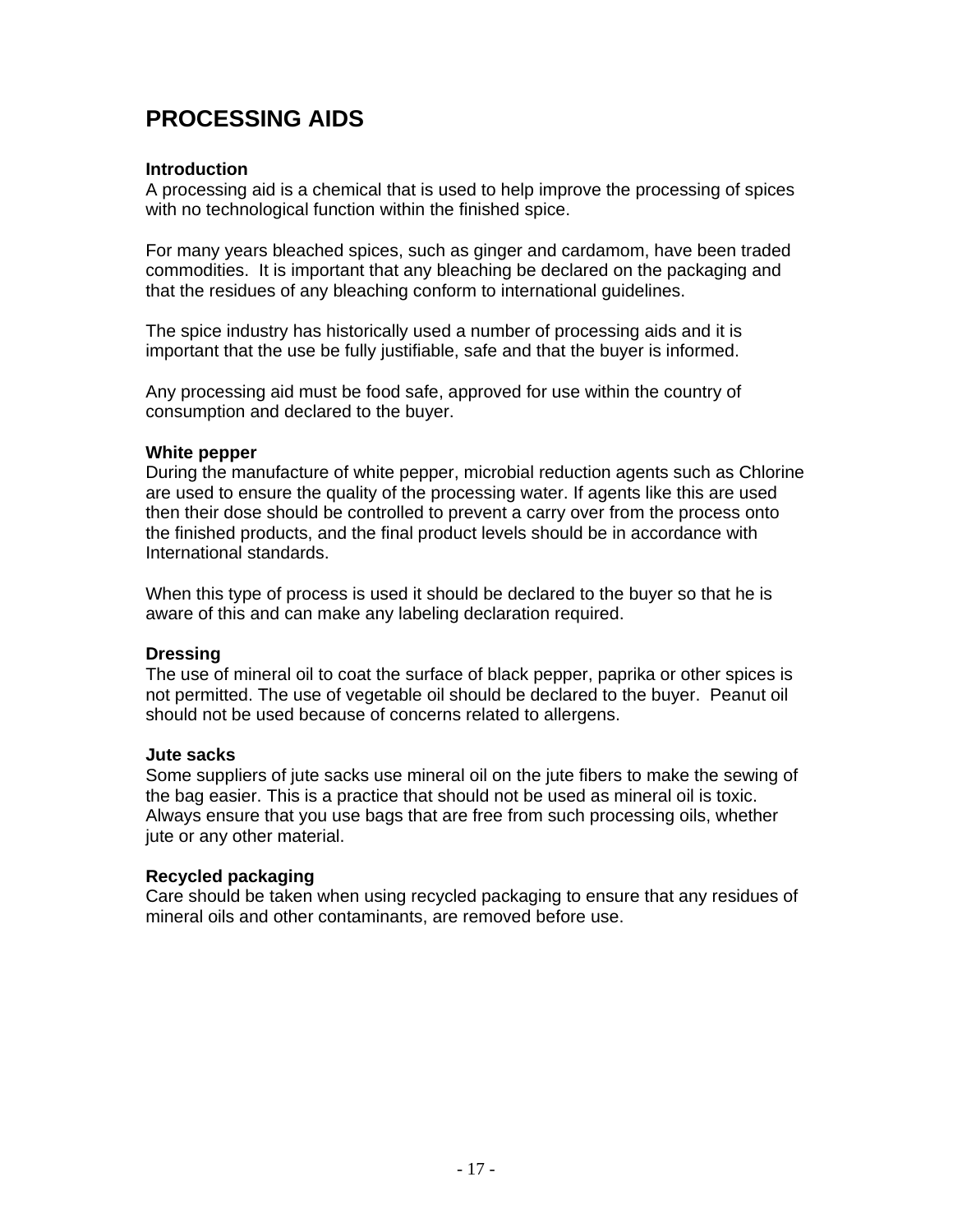## **GENERAL**

### **Worker hygiene**

Personnel handling the harvest should not be suffering from any contagious disease that could cause or act as a precursor to foodborne health problems. In the event signs of diseases are observed, a supervisor should take the necessary measures to prevent the person(s) from handling the harvest until they are fully cured from the disease(s).

Basic sanitary practices should be practiced by personnel before and during harvesting and handling of harvest.

Wherever possible, especially in primary sorting centers or drying yards, care should be taken to prevent the potential ingress of glass. This includes the removal of jewelry, the replacement of windows with non-glass material (such as Perspex), and prohibiting the use of any glass container or bottle.

Workers involved in the handling of spices should be aware of the risk of contaminating the crop and thus eating and drinking should be prohibited in these areas.

### **Field sanitation**

The field sanitation standards require the person supervising the harvesting of the crop to provide toilets, potable drinking water and hand-washing facilities to personnel in the field, ensure that each person makes reasonable use of the above and make sure that each person understands the importance of good hygiene practices.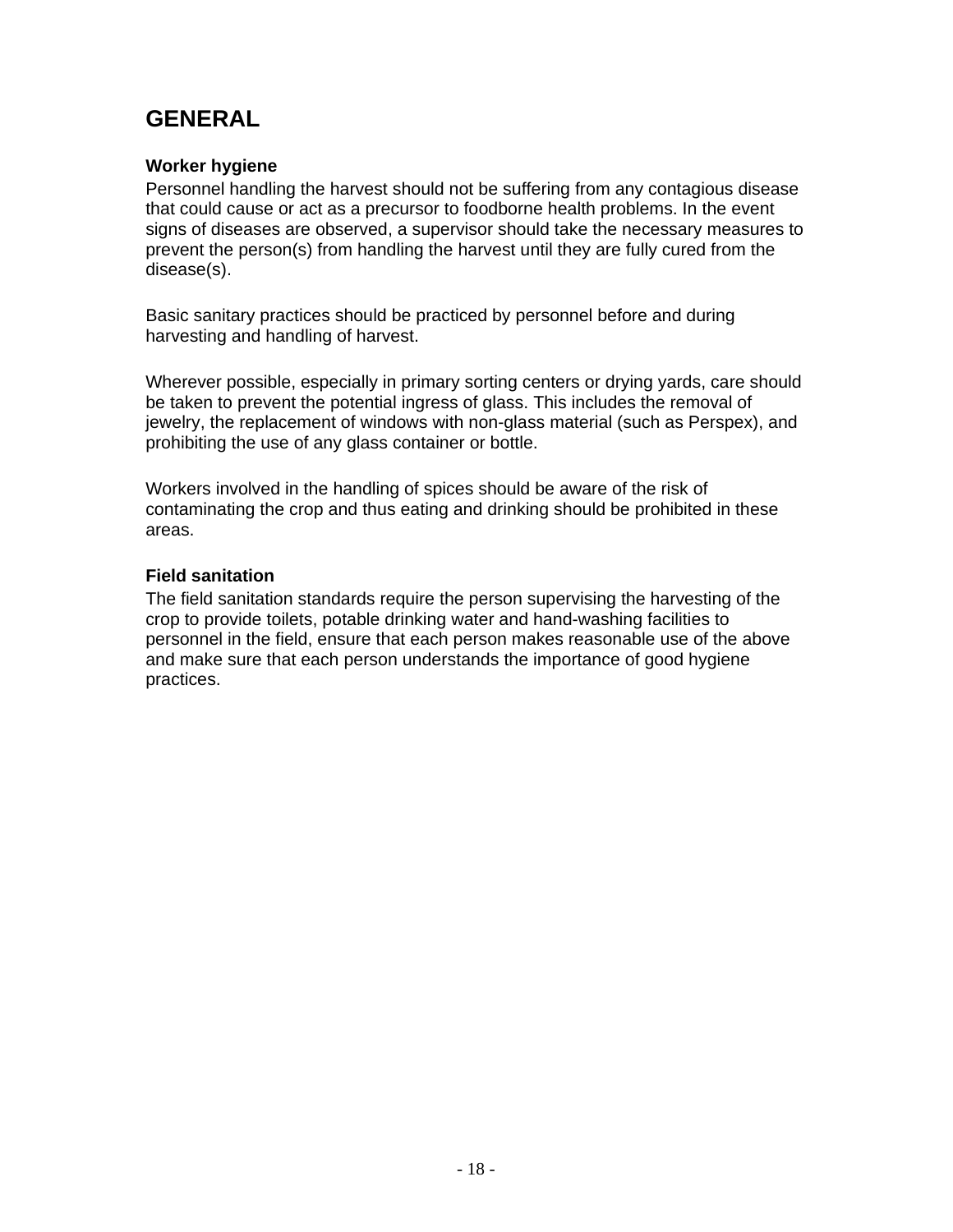# **MICROBIAL CONTAMINATION**

### **Introduction**

All agricultural commodities carry the risk of being contaminated with pathogenic bacteria. From planting to consumption, there are many opportunities for bacteria, viruses, and parasites to contaminate produce. On the farm, soil, manure, water, animals, equipment, and workers may spread harmful organisms.

There is no way to guarantee that everything we grow and consume is free of harmful microbial contamination. The risk can be reduced if preventative steps are taken before produce leaves the farm. This section of the guide contains detailed suggestions on how you can reduce risks of microbiological contamination on the farm.

#### **Clean Soil**

The improper use of manure can be a risk factor contributing to foodborne illness. Pathogens such as *E. coli* 0157:H7*, Salmonella,* and *Campylobacter* can be present in manure slurry and soil for three months or more, depending on temperature and soil conditions.

Composting manure, incorporating it prior to planting, and avoiding top-dressing with fresh manure are important steps that can reduce the risk of contamination while making use of this important source of nutrients. Excluding domestic and wild animals as much as possible from production fields will help reduce the risk of manure (fecal) contamination.

### **Manure application**

Manure should not be applied to the crop area for three months prior to harvesting. If the field is side dressed with manure, only well-composted manure should be used and care must be taken to make sure it does not touch the crop.

Fresh manure and liquid manure should not be used once the crop is in the field.

### **Irrigation Water**

When using surface water for irrigation, test quarterly for fecal coliforms, especially if water passes close to sewage treatment or livestock areas. Water may be filtered or used through a settling pond to improve water quality.

Use potable water for crop protection sprays, such as fertilizer, herbicide or pesticide application.

If overhead irrigation is used, use it early in the day, so that leaves dry quickly, minimizing microbial growth.

### **Clean Surfaces**

Before harvesting or packing and at the end of each day, clean all bins or container that are being used.

As some spices get primary processing at farm level ensure that any equipment used, such as pepper threshers, are thoroughly cleaned before being used. This is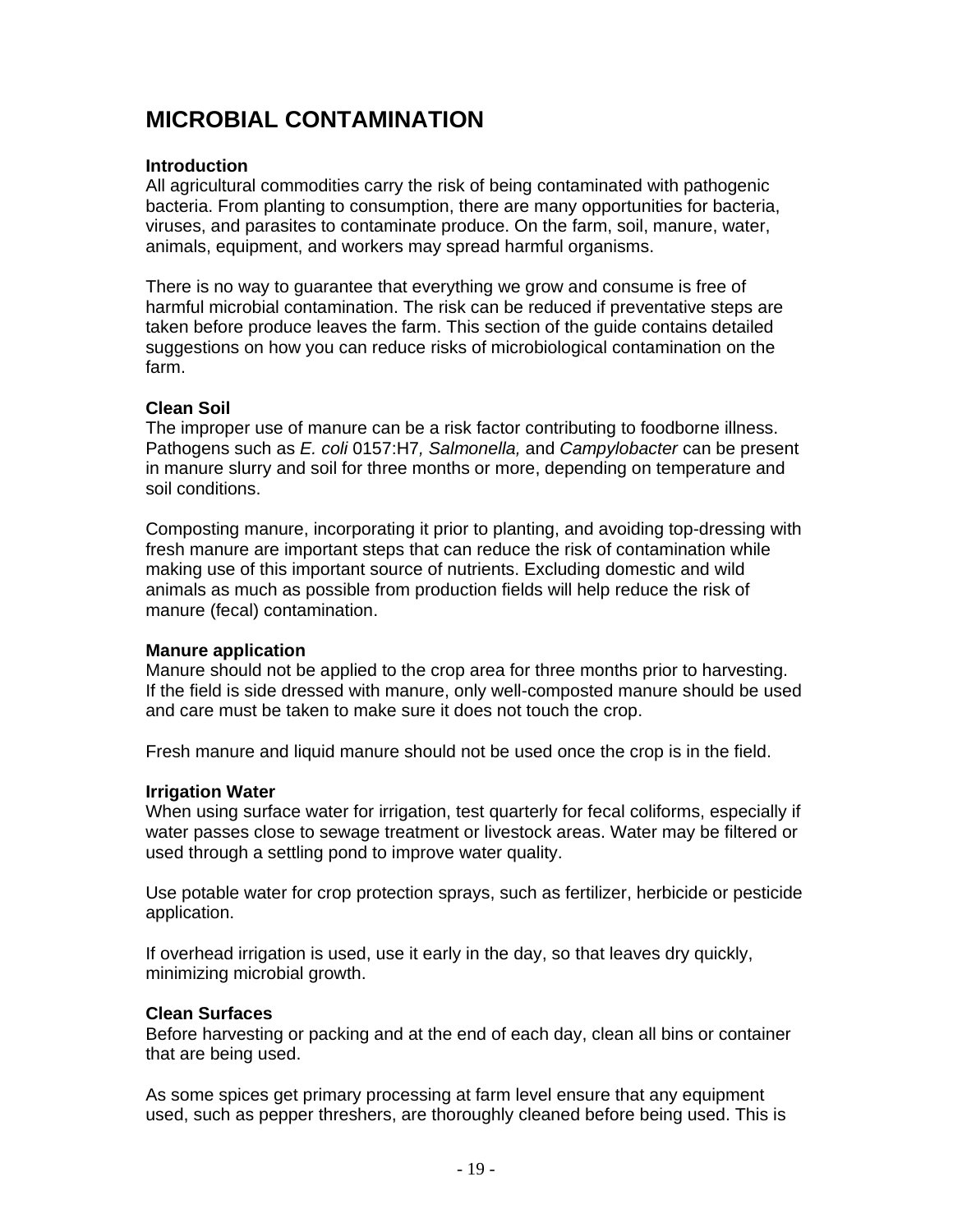particularly important on equipment that has been sitting unused since the last harvest. Equipment like this should be cleaned to remove product debris before it is put into storage to prevent pest and microbial contamination during the storage period.

Ensure that any vehicle used to transport that crop around the farm is clean and dry. Pay particular attention to the previous use of the vehicle and clean it accordingly.